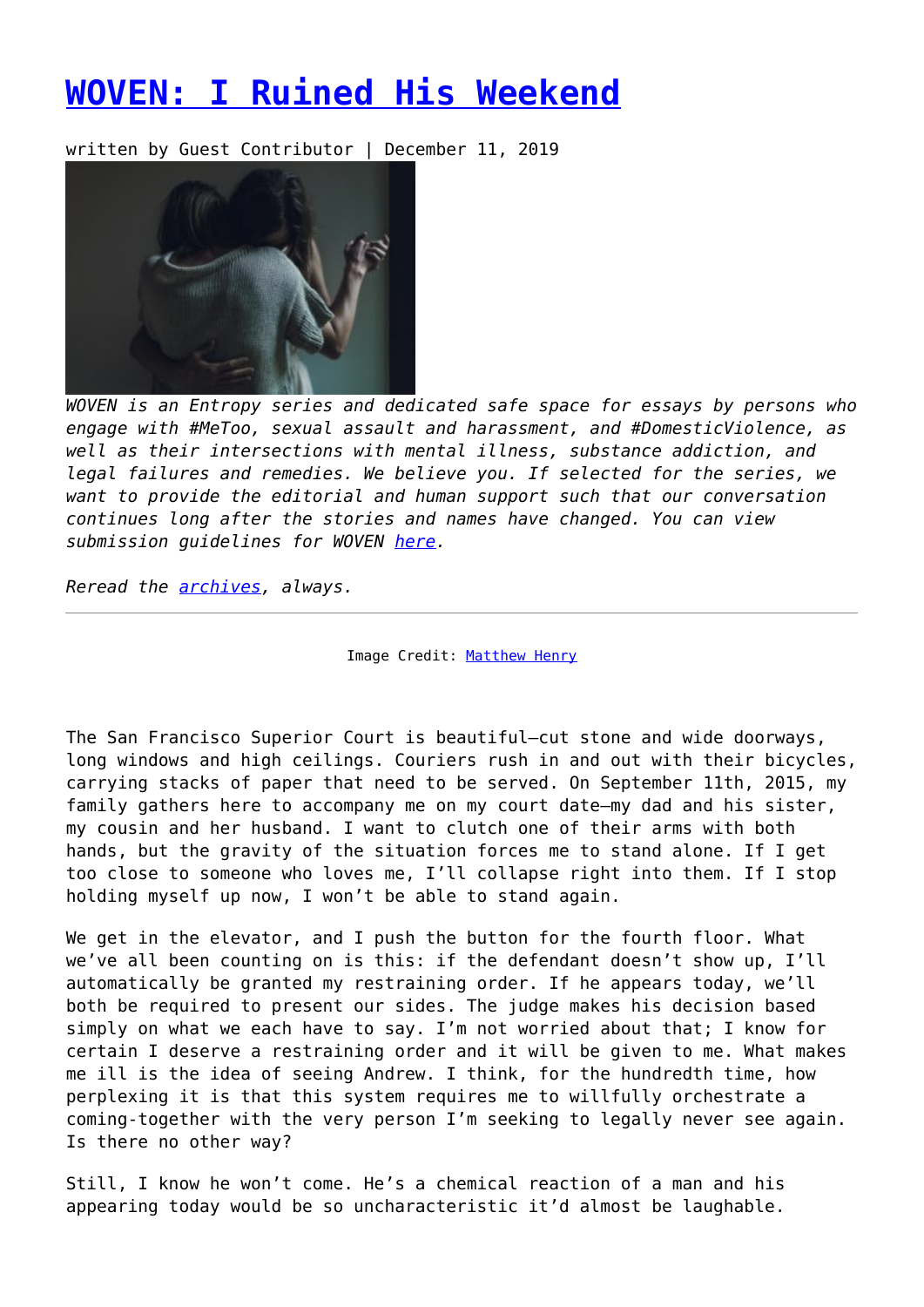Besides, he knows he's wrong. He knows he has no chance.

When the elevator doors open, I lead because I know the way, even though I wish my family could lock arms around me and move me through the crowd like bodyguards around a Kardashian. I guide us toward the printed sheet taped on the wall by the courtroom door that tells us what time our case will go before the judge. It doesn't matter, really; we all file in at the same time and sit through each other's productions. Checking the schedule is simply a means of passing these moments.

Before we get to the list, I stop short. Celia and Andrew are seated on the base of a stone pillar outside the door. Celia, when we see each other, makes a face like she wants to interact with me, hug maybe, like the friends we used to be. But my vision glances off her the nanosecond after it lands, like stone cracking against stone. I know from my peripheral that he's next to her, looking at me too, but to make eye contact with him would scald me. I don't do it. It's the only time today, and the last time ever, that I'll look directly at her.

I turn, sharp, and my family tangle together a moment before catching up. "They're here.

They're here," I say.

I retreat against a wall around the corner. "They're here." I say it again. I feel my family grasping for something, but there are no words of comfort to be shared. We simply wait, out of sight, until it's time to go in.

\*

On July 8, 2018, my girlfriend and I travel Highway 101 in the dark. I drive, she props her feet on the dash. We spent Fourth of July camping in the woods near Big Sur. We watched sunsets and built our own fires; we grilled vegan sausages like true West Coast lesbians. On the hottest afternoon, we rented inner tubes and spent a few hours on the river. I floated next to Erica and read, and when I tossed the book to shore, I noticed the sunscreen on my legs swirling into the stream. It came off in shimmering sheets, rocking on the river's surface each time I introduced a patch of my skin to the water for the first time. Without my body for coherence, the slicks split into everdiminishing bits of themselves and drifted idly between my thigh and the black rubber. I looked at it and tried not to feel anything. It seemed trite to worry about my sunscreen pollution in the face of, well, everything else, and also callous not to care, so I settled somewhere in the untethered and impotent middle. This is where I'd been landing on most every matter of political implication lately. I wasn't proud but I also wasn't gathering the muster to move past it.

On the road now, we listen to an episode of  $\Box$ The Moth $\Box$ . A woman tells a story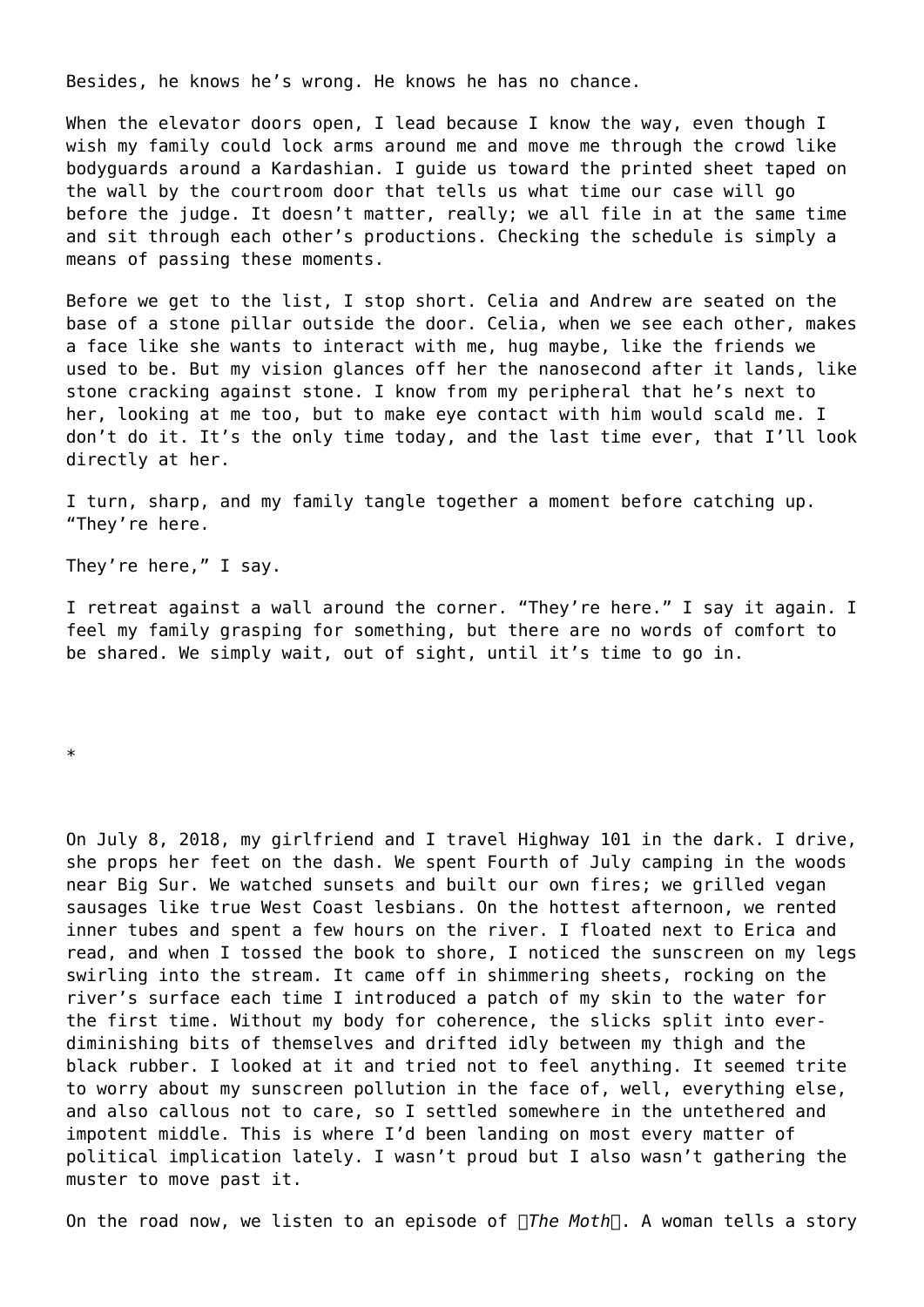of the time she was attacked by a person dressed as a mime in the plaza outside her workplace. She talks about the lunchtime crowd that laughed while he violated her, and then about watching as he degraded a parade of unassuming women after her, all in the name of performance. Joking around. Making a profit.

The behaviors she experienced or witnessed include but aren't limited to taunting, ass-grabbing, and holding a woman's dress over her head. The public watched, and cheered, and tipped the mime.

This particular storyteller is more resilient than she should have to be, and the stories we love best are victorious and conclusive, so she shoulders a burden that isn't hers to carry. By the end, she steps in because no one else does. She overcomes the mime; she finds resolution, even triumph. But of course she does-if she hadn't, we wouldn't be listening to it on *The Moth*.

\*

When it's time to enter the courtroom, we follow the direction of the stern and accusatory woman at the door. We take our seats first; Andrew and Celia have to wait until the defendants are called in. I don't look at them, but my attention is hypertuned to their presence. I track their movements. I stay vigilant. As soon as they're allowed in, he, instead of following everyone to the defendants' section, stands at the edge of the our seating and tries to get my attention, his stupid-ass white-boy dreads bouncing and shaking as he cranes his neck and thrusts his chest in my direction. I wonder where the fuck the deputy is who demanded such orderliness from the rest of us. Finally she appears, introducing her public-service body between him and the section I'm in, pointing with a dangerously tensed finger in the direction he needs to go. Celia, too, hisses at him and yanks on his shirt sleeve. She's still with him. How?

Now that he's seated and I can exhale, I hope that some decision-making person was watching, and putting down a tick mark in the column against him. See? I think. He's the caricature of a person against whom one might seek protection.

Two weeks ago, I was in this same courtroom alone, to observe the proceedings before my own date. I left feeling sticky and infected, and wishing I didn't ever have to go back. But I also felt a muted sort of relief—the judge had approved protection orders for all but one case.

Today, however, is different. Three cases are scheduled before mine, and this judge denies orders for all of them. I close my eyes, toss my head around and try to crack my neck, but the pressure in my bones mounts instead of releases. My body won't give me this small relief.

When the judge calls my case to the front, Andrew, Celia, and I get up. I don't look at either of them even though we have to cross paths on the way to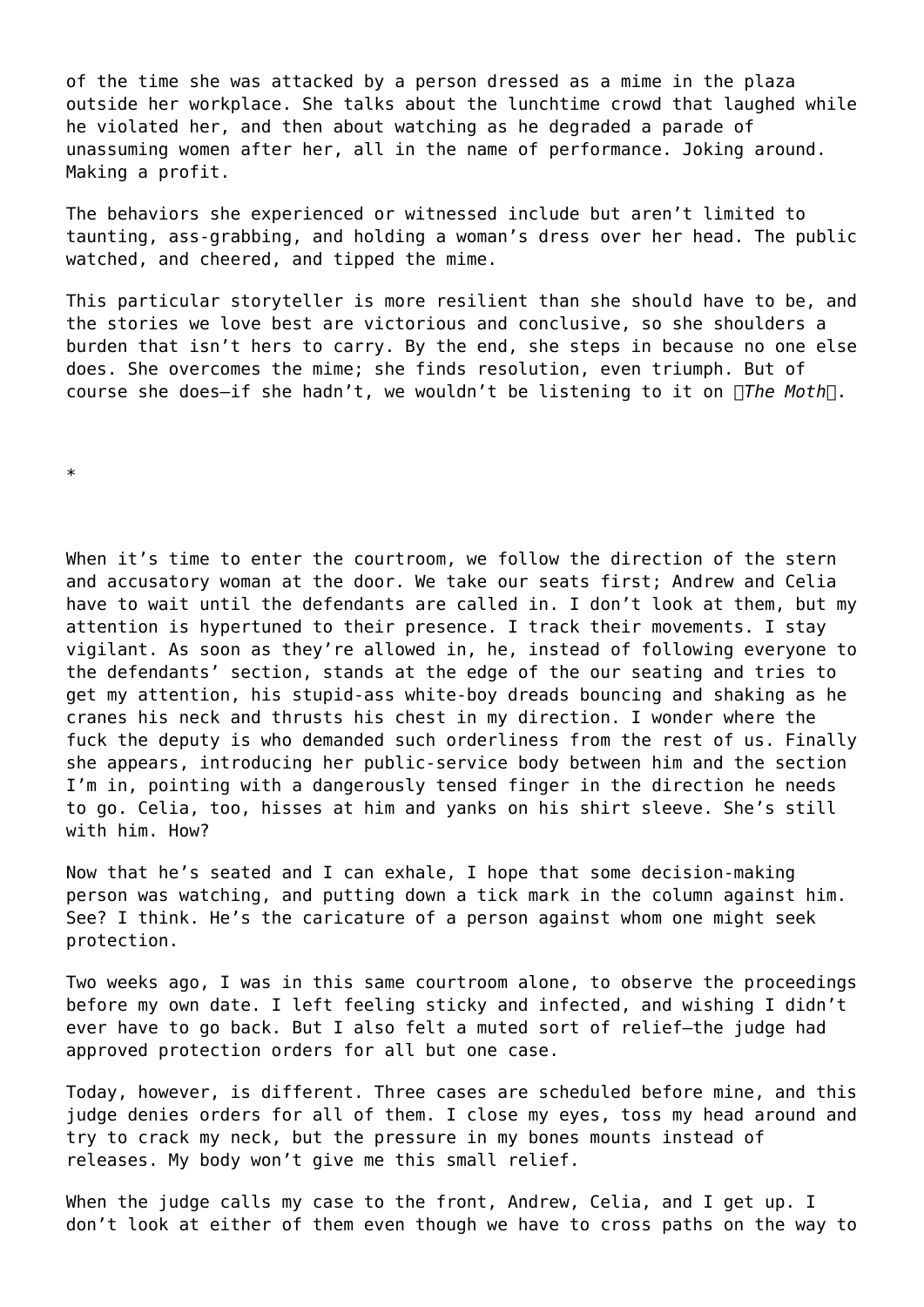our seats. I feel, or imagine, my family members tensing on the bench behind me. I sit in a plastic chair pulled out behind a gray metal table. With furniture like this, I could be back in high school. I could be in a weekend seminar for people looking to maximize sales strategies or meet singles after divorce. But I'm not.

I'm told to speak first. I tell the judge about the music festival, Celia and I driving there together, setting up my tent in the sandy California desert, finding my friends, dancing with them, swimming with them, drinking with them, coming back to my tent, waking up with Andrew's fingers in my vagina.

I tell this judge the truth, even though I know I'm not the right kind of victim. I know chances are high that the man looming above me will listen to me say "drinking" and "dancing" and "festival" and hear "careless", "frivolous", "slut." I tell him what actually happened even though he'd probably like it better if I said something like "stayed late at work" or "walking to my car from a self-defense class" or "parking garage with my keys between my fingers."

Still, there are things I leave out. Like the next day, when my friends, who knew nothing, talked about how much they disliked this guy and didn't want him hanging around, how he wouldn't stop pulling out his knife and playing with it even after they asked him not to. I don't tell the judge about walking from the campsite to the Port-a-Potty in the afternoon and hearing a couple in their camper having sex and I don't tell him that encountering those sounds brought me immediately and unexpectedly to my hands and knees to vomit over and over, great sprays of yellow stomach bile that splashed against the pine needles under my face. I don't tell him that Celia asked me if we could give Andrew a ride back to the city and I said no, and he stormed into our site later to shout at me: "Fuck you, Lauren, or whatever the fuck your name is! You ruined my festival!" $\Box$  don't tell the judge that I sat motionless, letting his outrage pour over me like so many buckets of ice water because something wouldn't compute. *He touched me. I ruined his weekend. He finger-fucked me while I lay cold. I ruined his weekend?*

\*

Two storytellers follow the woman with the mime, but I can't focus, can't get past that tale of the violation of female bodies as a punchline. I'm still tangled up in a public that doesn't just endorse but communally delights in the assault of women. Erica notices, and asks if I want to talk. I don't say anything for a long time. When I feel more than I know what to do with, I freeze.

Finally I say, "You know how my memory hasn't been so good lately?"

She nods.

"Well," I say, then pause. I want to talk about the election, and the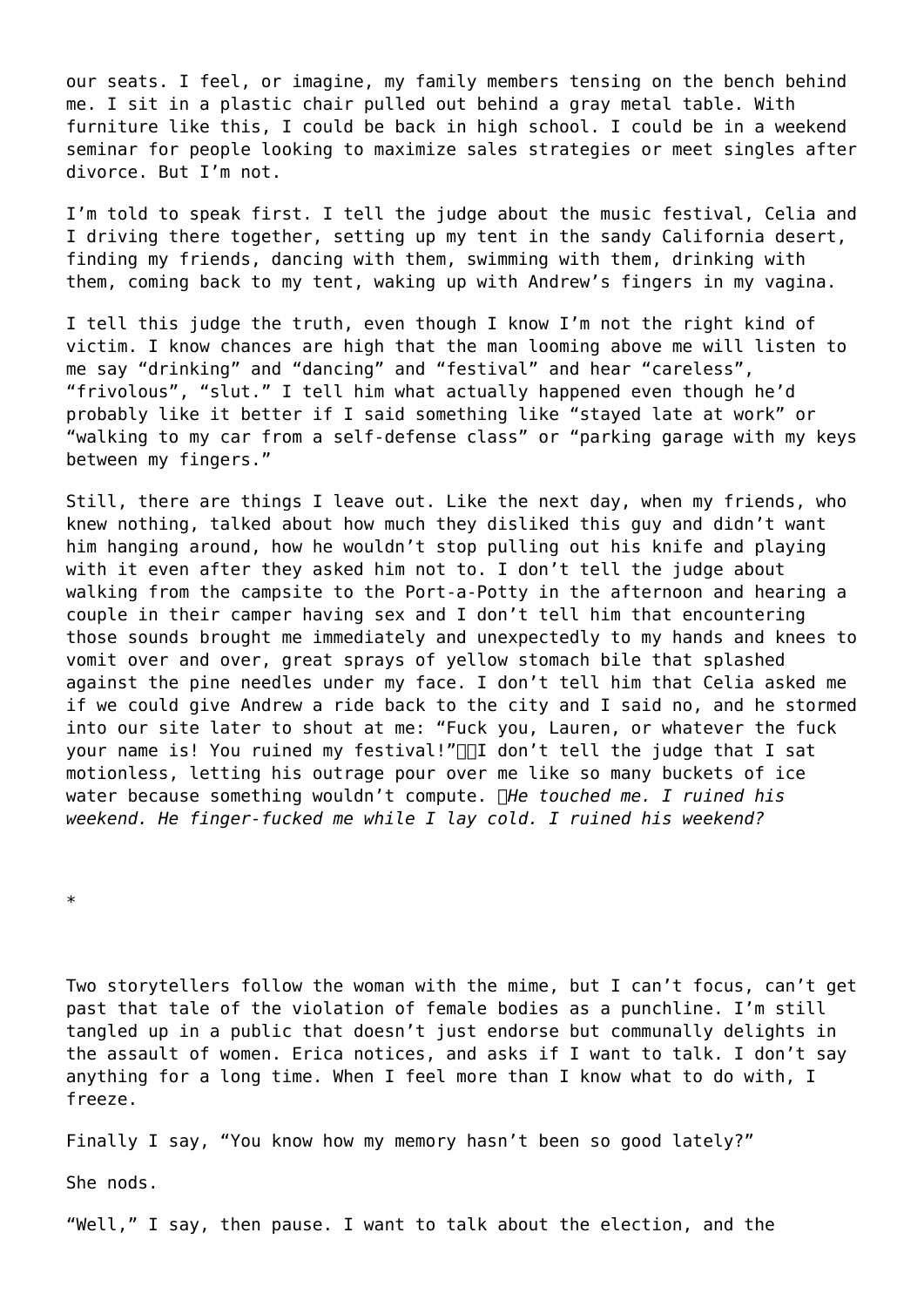president; about moving through my country with a known sexual assailant at the helm, and the resulting years-long hyper-inflamed state of my insides. But I also want to calibrate my words. I don't want to pull focus from everything else that's unbearable. Yesterday we listened to the news—it told stories of human beings in government-sanctioned cages. Mothers in captivity served soup thinned down with water from the hose. Mothers whose children were taken from them, who could do nothing but yearn. I want to feel, but I don't want to forget all the ways in which others have it so much worse.

But then, I think, isn't the phrase "it could have been worse" the tagline of rape culture? These are the mental gymnastics I lurch through daily, but I haven't come up with any useful answers. I wish someone would hand me a chart, so I'd know where to appropriately begin and end my personal and political despair. How much—as a lesbian, as a white woman—am I supposed to feel? I want to be good; I want to do my trauma right.

\*

The judge turns to Andrew, who shares a different story. He meets Celia. They fuck in my tent. He calls it "making love." I close my eyes, draw one finger down the bridge of my nose. *He didn't touch me*, he says, and anyway, I never knocked on the fabric of the tent. My tent. *I never asked permission to enter*, Andrew says.

I sense the tension whirring under the judge's skin. I'm coming to him with a criminal issue, but we're in civil court. I'm not asking for a criminal conviction—I did that already, with the police department in the county where it happened. After awhile, I stopped getting calls from them.

When I dialed the department for an update, the woman on the other end of the line told me the case had been closed. I asked why. *Lack of evidence*, she said. I wondered if she, or anyone, had helpful suggestions for what might be used as evidence in this crime that requires only human bodies and one person's monumental sense of entitlement. *Okay,* I said.

"Are there any charges currently being brought against you?" the judge asks Andrew.

Andrew pauses. "I have a DUI in Oregon," he says.

A woman steps up to the judge and whispers in his ear. The judge listens, then clarifies, "Are there any charges being brought against you that relate to this case specifically? Remember that anything you say can and will be held against you."

I feel a lift. Maybe he's said something to incriminate himself already.

"Oh," he says. "Nope!" A smile.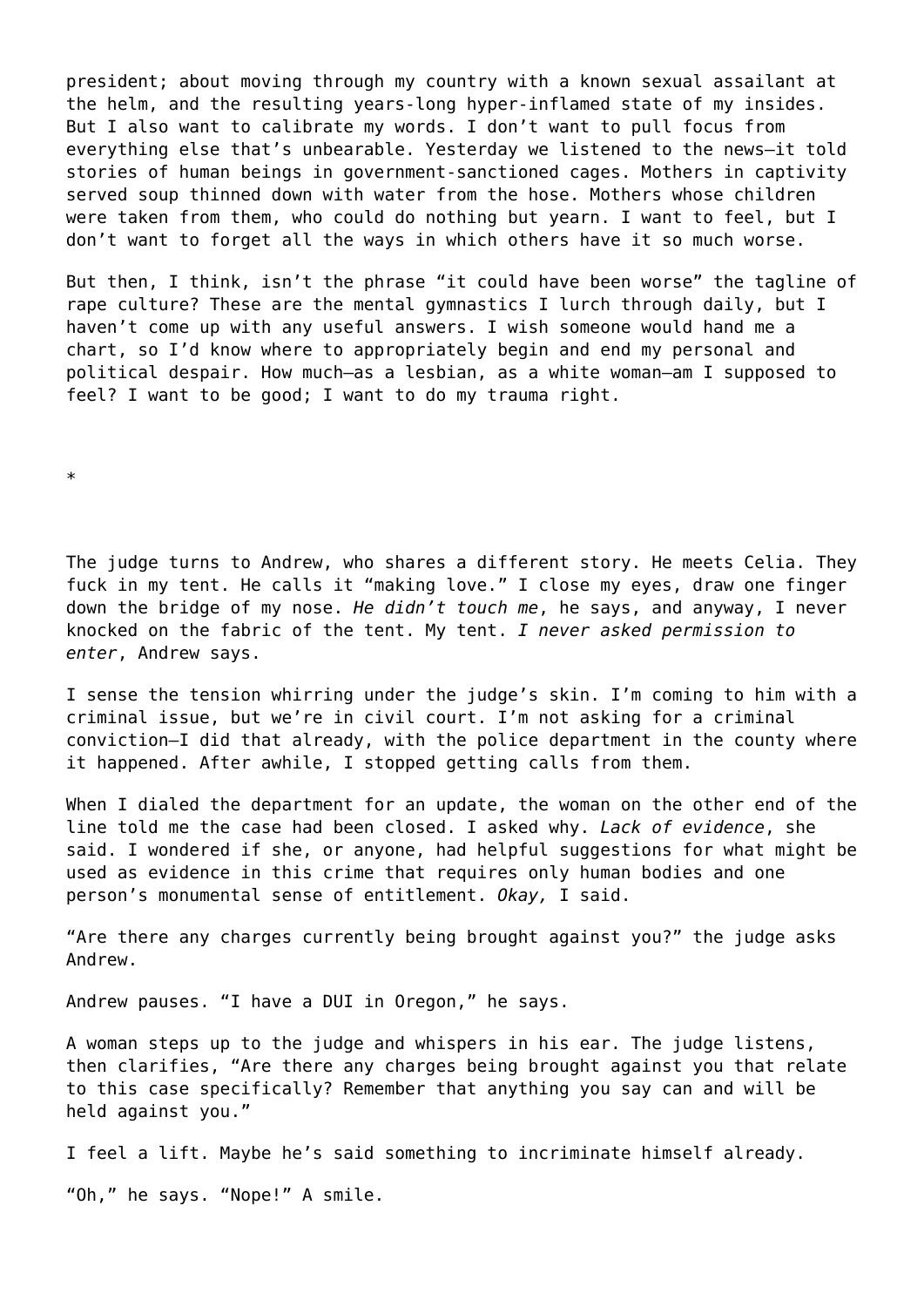The judge takes a moment. "I can see this is very upsetting for you," he says, looking at me. I'm momentarily surprised out of my radioactive focus. I thought I'd been quite composed. "But I'm going to side with the police department here. There's not enough evidence. The request for a restraining order is denied."

Andrew and Celia thank the judge, looking at him meaningfully like they all have a connection, like he's done them a personal favor, which I suppose he has. I say nothing and look at the floor when I get up from the table, and for the entire length of the walk back to my family. They take me by my elbows and escort me out of the courtroom, down the marble hallway, and into the cavernous elevator. I have nothing to say.

Outside, we gather in a knot at the intersection. The fog burned off while we were in the courtroom. It's bright now, and hot. I lean against the thick wooden telephone pole, rough with layers of industrial staples used to pin up posters that have long since been torn away. I ripple with sobs, then bend at the waist and dry-heave. I spit several times onto the sidewalk, even though there's a steady procession of people in pencil skirts and heels walking by and glancing at me as they pass. My cousin finds me a tissue from her bag, hands it to me before I turn and drape myself over her. We stand and cry on the street. But crying is all there's left to do. The last possibility I thought I had of some sort of justice or retribution or semblance of power is vapor. No wonder so many women don't do this. No wonder silence is still the response of choice. I wanted to do everything I could. I hoped to make it clear, if just to this one man, that his passing whims don't trump my selfsovereignty. Instead, I'm walking away with humiliation and the imprint of two more unwanted hours in the same room as him. He's walking away with state-sanctioned permission.

\*

Finally I give up trying to compute my emotions and tell Erica the truth, which is that I've retreated from myself. I tell her, like she doesn't already know, about watching what's unfolded on our national stage and waiting for the moment when we would all collectively agree that shit had gone too far, that our humanity had been breached and insulted beyond doubt or defense, and I talk about the many times I thought that moment had come and the bruised, swollen feeling when it became apparent that the bottom was dropping ever-further away.

What I'm trying to communicate, to her and myself, is that I've built a life beyond the day of my violation and the total burning it wrought. But I didn't expect to be reminded so frequently of my own personal pussy-grabber. I hadn't been properly braced against my fellow citizens and the choices they were capable of making.

Erica gets me a napkin from the glovebox. She has her stories, too, and even